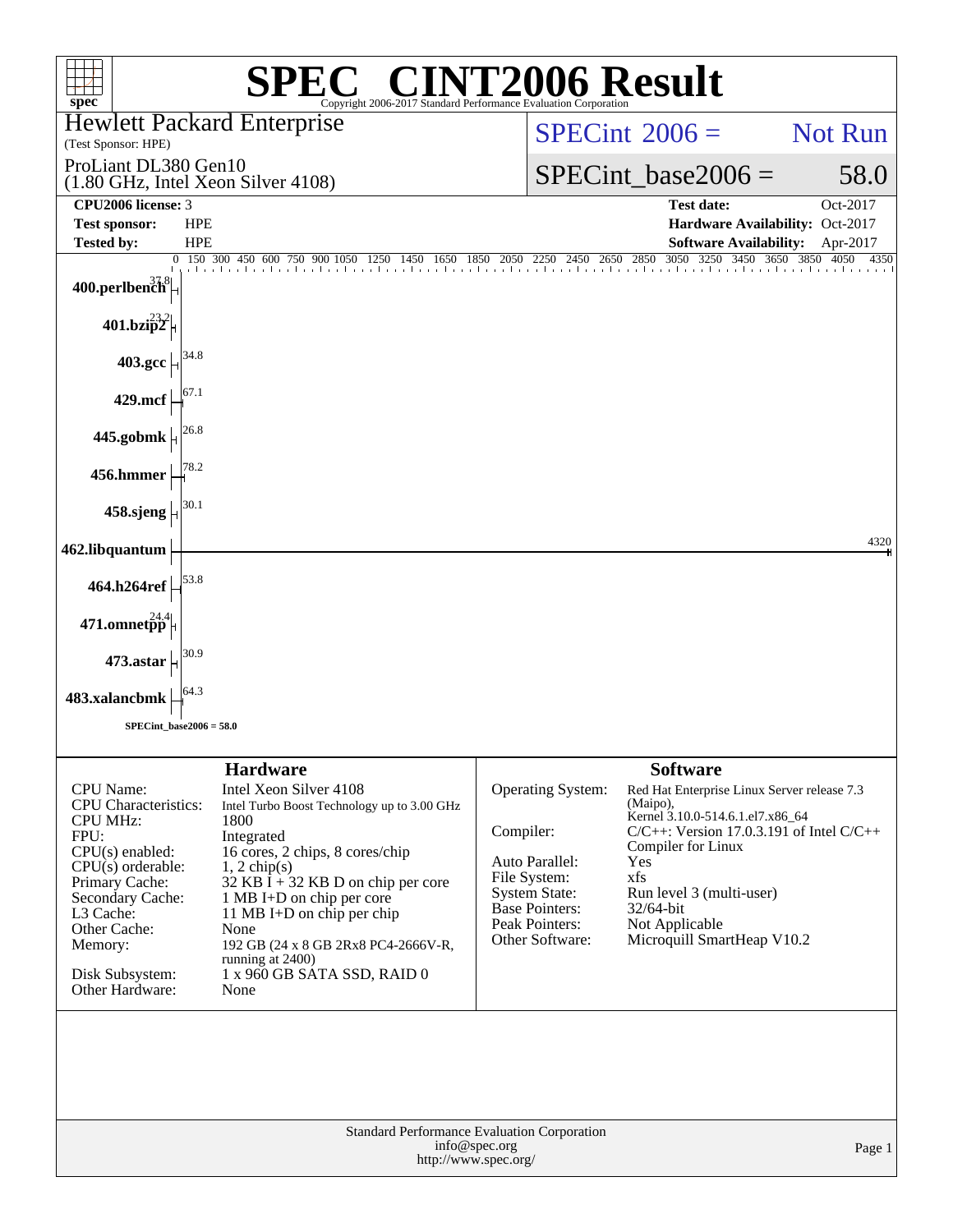

### Hewlett Packard Enterprise

(Test Sponsor: HPE)

ProLiant DL380 Gen10

(1.80 GHz, Intel Xeon Silver 4108)

 $SPECint2006 =$  Not Run

### SPECint base2006 =  $58.0$

**[CPU2006 license:](http://www.spec.org/auto/cpu2006/Docs/result-fields.html#CPU2006license)** 3 **[Test date:](http://www.spec.org/auto/cpu2006/Docs/result-fields.html#Testdate)** Oct-2017 **[Test sponsor:](http://www.spec.org/auto/cpu2006/Docs/result-fields.html#Testsponsor)** HPE **[Hardware Availability:](http://www.spec.org/auto/cpu2006/Docs/result-fields.html#HardwareAvailability)** Oct-2017 **[Tested by:](http://www.spec.org/auto/cpu2006/Docs/result-fields.html#Testedby)** HPE **[Software Availability:](http://www.spec.org/auto/cpu2006/Docs/result-fields.html#SoftwareAvailability)** Apr-2017

### **[Results Table](http://www.spec.org/auto/cpu2006/Docs/result-fields.html#ResultsTable)**

|                                                                                                          | <b>Base</b>    |       |                |       |                |       | <b>Peak</b>    |              |                |              |                |              |
|----------------------------------------------------------------------------------------------------------|----------------|-------|----------------|-------|----------------|-------|----------------|--------------|----------------|--------------|----------------|--------------|
| <b>Benchmark</b>                                                                                         | <b>Seconds</b> | Ratio | <b>Seconds</b> | Ratio | <b>Seconds</b> | Ratio | <b>Seconds</b> | <b>Ratio</b> | <b>Seconds</b> | <b>Ratio</b> | <b>Seconds</b> | <b>Ratio</b> |
| 400.perlbench                                                                                            | 258            | 37.8  | 258            | 37.8  | 259            | 37.7  |                |              |                |              |                |              |
| 401.bzip2                                                                                                | 416            | 23.2  | 416            | 23.2  | 416            | 23.2  |                |              |                |              |                |              |
| $403.\mathrm{gcc}$                                                                                       | 231            | 34.8  | 231            | 34.9  | 231            | 34.8  |                |              |                |              |                |              |
| $429$ .mcf                                                                                               | 136            | 67.1  | 136            | 67.2  | 136            | 67.1  |                |              |                |              |                |              |
| $445$ .gobmk                                                                                             | 391            | 26.8  | 391            | 26.8  | 391            | 26.8  |                |              |                |              |                |              |
| $456.$ hmmer                                                                                             | 119            | 78.2  | 119            | 78.3  | 119            | 78.2  |                |              |                |              |                |              |
| $458$ .sjeng                                                                                             | 402            | 30.1  | 402            | 30.1  | 402            | 30.1  |                |              |                |              |                |              |
| 462.libquantum                                                                                           | 4.80           | 4320  | 4.79           | 4320  | 4.77           | 4340  |                |              |                |              |                |              |
| 464.h264ref                                                                                              | 411            | 53.8  | 411            | 53.8  | 411            | 53.8  |                |              |                |              |                |              |
| $ 471$ .omnetpp                                                                                          | 256            | 24.4  | 256            | 24.4  | 256            | 24.4  |                |              |                |              |                |              |
| $473$ . astar                                                                                            | 227            | 30.9  | 227            | 30.9  | 227            | 31.0  |                |              |                |              |                |              |
| 483.xalancbmk                                                                                            | 107            | 64.2  | 107            | 64.3  | 107            | 64.4  |                |              |                |              |                |              |
| Results appear in the order in which they were run. Bold underlined text indicates a median measurement. |                |       |                |       |                |       |                |              |                |              |                |              |

### **[Operating System Notes](http://www.spec.org/auto/cpu2006/Docs/result-fields.html#OperatingSystemNotes)**

 Stack size set to unlimited using "ulimit -s unlimited" Transparent Huge Pages enabled by default Filesystem page cache cleared with: shell invocation of 'sync; echo 3 > /proc/sys/vm/drop\_caches' prior to run irqbalance disabled with "systemctl stop irqbalance" tuned profile set wtih "tuned-adm profile throughput-performance"

### **[Platform Notes](http://www.spec.org/auto/cpu2006/Docs/result-fields.html#PlatformNotes)**

 BIOS Configuration: Intel Hyperthreading set to Disabled Thermal Configuration set to Maximum Cooling Memory Patrol Scrubbing set to Disabled LLC Prefetcher set to Enabled LLC Dead Line Allocation set to Disabled Workload Pofile set to General Peak Frequency Compute Energy/Performance Bias set to Maximum Performance Workload Pofile set to Custom NUMA Group Size Optimization set to Flat

 Sysinfo program /cpu2006/config/sysinfo.rev6993 Revision 6993 of 2015-11-06 (b5e8d4b4eb51ed28d7f98696cbe290c1) running on DL380-sys2-RHEL73 Tue Oct 24 20:56:53 2017

 This section contains SUT (System Under Test) info as seen by some common utilities. To remove or add to this section, see: <http://www.spec.org/cpu2006/Docs/config.html#sysinfo>

Continued on next page

Standard Performance Evaluation Corporation [info@spec.org](mailto:info@spec.org) <http://www.spec.org/>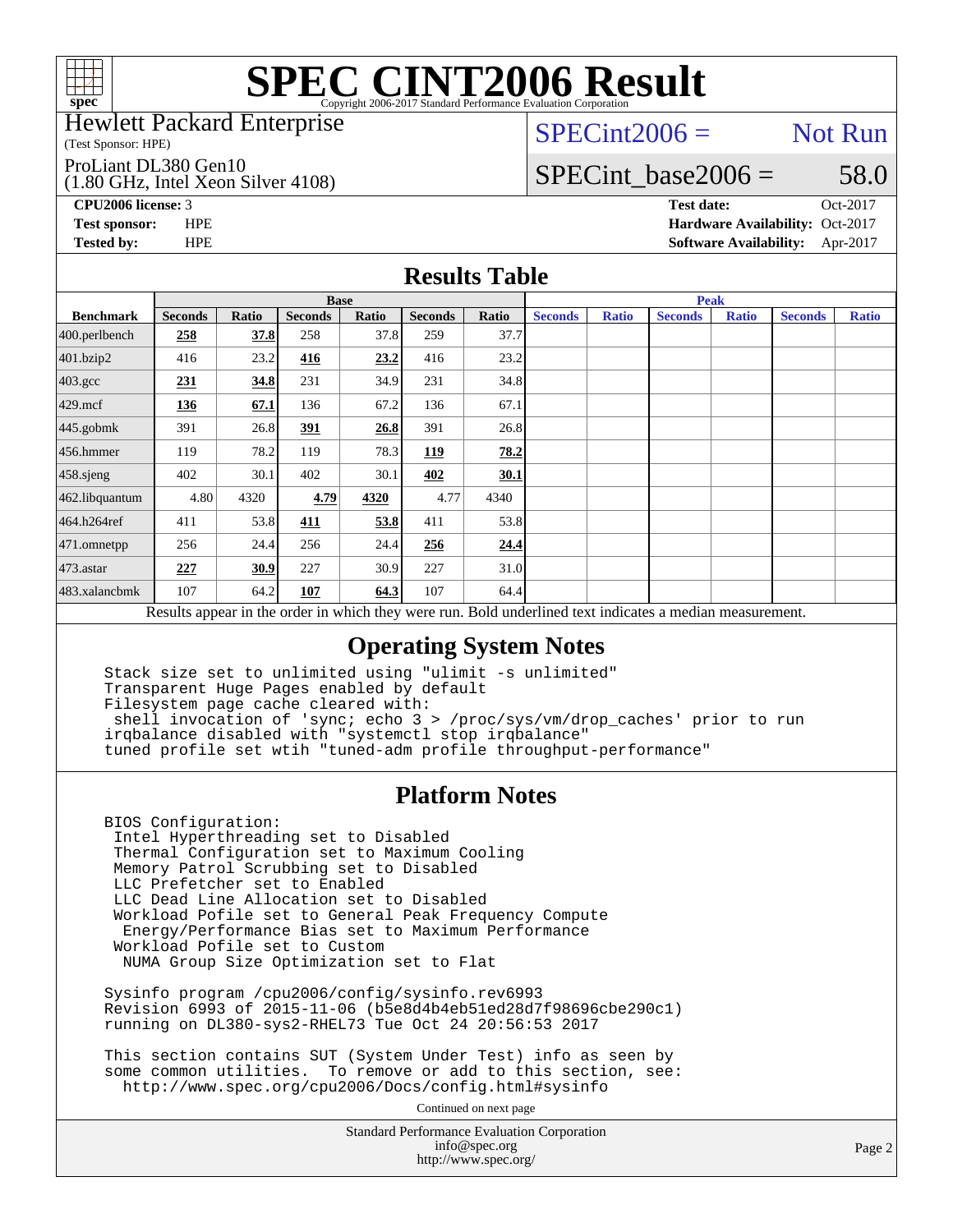

Hewlett Packard Enterprise

### (Test Sponsor: HPE)

 $SPECint2006 =$  Not Run

(1.80 GHz, Intel Xeon Silver 4108) ProLiant DL380 Gen10

## SPECint base2006 =  $58.0$

**[CPU2006 license:](http://www.spec.org/auto/cpu2006/Docs/result-fields.html#CPU2006license)** 3 **[Test date:](http://www.spec.org/auto/cpu2006/Docs/result-fields.html#Testdate)** Oct-2017 **[Test sponsor:](http://www.spec.org/auto/cpu2006/Docs/result-fields.html#Testsponsor)** HPE **[Hardware Availability:](http://www.spec.org/auto/cpu2006/Docs/result-fields.html#HardwareAvailability)** Oct-2017 **[Tested by:](http://www.spec.org/auto/cpu2006/Docs/result-fields.html#Testedby)** HPE **[Software Availability:](http://www.spec.org/auto/cpu2006/Docs/result-fields.html#SoftwareAvailability)** Apr-2017

### **[Platform Notes \(Continued\)](http://www.spec.org/auto/cpu2006/Docs/result-fields.html#PlatformNotes)**

Standard Performance Evaluation Corporation From /proc/cpuinfo model name : Intel(R) Xeon(R) Silver 4108 CPU @ 1.80GHz 2 "physical id"s (chips) 16 "processors" cores, siblings (Caution: counting these is hw and system dependent. The following excerpts from /proc/cpuinfo might not be reliable. Use with caution.) cpu cores : 8 siblings : 8 physical 0: cores 0 1 2 3 4 5 6 7 physical 1: cores 0 1 2 3 4 5 6 7 cache size : 11264 KB From /proc/meminfo MemTotal: 197575352 kB<br>HugePages Total: 0 HugePages\_Total: 0 Hugepagesize: 2048 kB From /etc/\*release\* /etc/\*version\* os-release: NAME="Red Hat Enterprise Linux Server" VERSION="7.3 (Maipo)" ID="rhel" ID\_LIKE="fedora" VERSION\_ID="7.3" PRETTY\_NAME="Red Hat Enterprise Linux Server 7.3 (Maipo)" ANSI\_COLOR="0;31" CPE\_NAME="cpe:/o:redhat:enterprise\_linux:7.3:GA:server" redhat-release: Red Hat Enterprise Linux Server release 7.3 (Maipo) system-release: Red Hat Enterprise Linux Server release 7.3 (Maipo) system-release-cpe: cpe:/o:redhat:enterprise\_linux:7.3:ga:server uname -a: Linux DL380-sys2-RHEL73 3.10.0-514.6.1.el7.x86\_64 #1 SMP Sat Dec 10 11:15:38 EST 2016 x86\_64 x86\_64 x86\_64 GNU/Linux run-level 3 Oct 24 20:53 SPEC is set to: /cpu2006 Filesystem Type Size Used Avail Use% Mounted on /dev/sda4 xfs 889G 51G 839G 6% / Additional information from dmidecode: Warning: Use caution when you interpret this section. The 'dmidecode' program reads system data which is "intended to allow hardware to be accurately determined", but the intent may not be met, as there are frequent changes to hardware, firmware, and the "DMTF SMBIOS" standard. BIOS HPE U30 09/29/2017 Memory: 24x UNKNOWN NOT AVAILABLE 8 GB 2 rank 2666 MHz, configured at 2400 MHz Continued on next page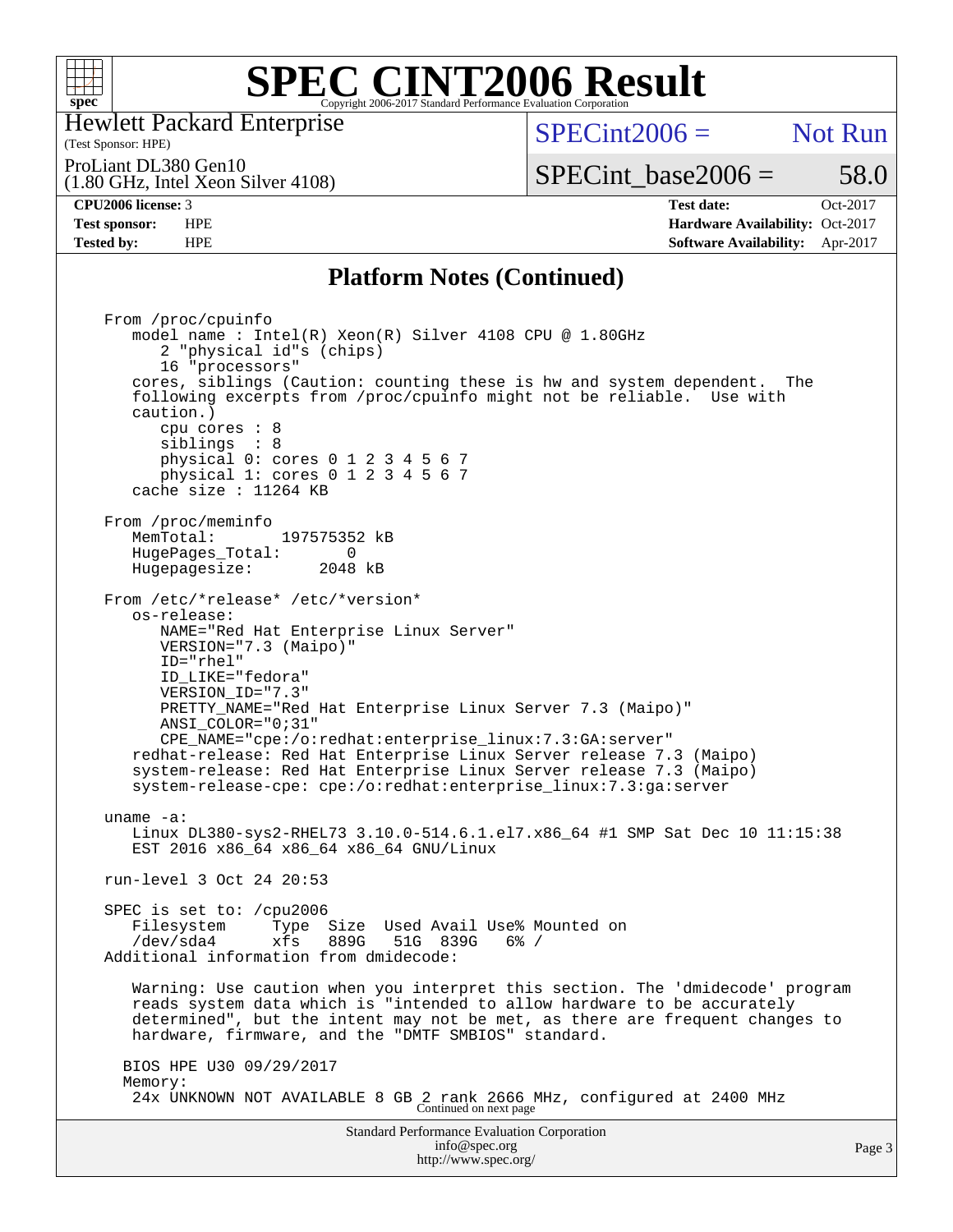

Hewlett Packard Enterprise

(Test Sponsor: HPE)

 $SPECint2006 =$  Not Run

(1.80 GHz, Intel Xeon Silver 4108) ProLiant DL380 Gen10

SPECint base2006 =  $58.0$ 

**[CPU2006 license:](http://www.spec.org/auto/cpu2006/Docs/result-fields.html#CPU2006license)** 3 **[Test date:](http://www.spec.org/auto/cpu2006/Docs/result-fields.html#Testdate)** Oct-2017 **[Test sponsor:](http://www.spec.org/auto/cpu2006/Docs/result-fields.html#Testsponsor)** HPE **[Hardware Availability:](http://www.spec.org/auto/cpu2006/Docs/result-fields.html#HardwareAvailability)** Oct-2017 **[Tested by:](http://www.spec.org/auto/cpu2006/Docs/result-fields.html#Testedby)** HPE **[Software Availability:](http://www.spec.org/auto/cpu2006/Docs/result-fields.html#SoftwareAvailability)** Apr-2017

### **[Platform Notes \(Continued\)](http://www.spec.org/auto/cpu2006/Docs/result-fields.html#PlatformNotes)**

(End of data from sysinfo program)

### **[General Notes](http://www.spec.org/auto/cpu2006/Docs/result-fields.html#GeneralNotes)**

Environment variables set by runspec before the start of the run: KMP\_AFFINITY = "granularity=fine,compact" LD\_LIBRARY\_PATH = "/cpu2006/lib/ia32:/cpu2006/lib/intel64:/cpu2006/sh10.2" OMP\_NUM\_THREADS = "16"

 Binaries compiled on a system with 1x Intel Core i7-4790 CPU + 32GB RAM memory using Redhat Enterprise Linux 7.2

## **[Base Compiler Invocation](http://www.spec.org/auto/cpu2006/Docs/result-fields.html#BaseCompilerInvocation)**

[C benchmarks](http://www.spec.org/auto/cpu2006/Docs/result-fields.html#Cbenchmarks): [icc -m64](http://www.spec.org/cpu2006/results/res2017q4/cpu2006-20171031-50495.flags.html#user_CCbase_intel_icc_64bit_bda6cc9af1fdbb0edc3795bac97ada53)

[C++ benchmarks:](http://www.spec.org/auto/cpu2006/Docs/result-fields.html#CXXbenchmarks) [icpc -m64](http://www.spec.org/cpu2006/results/res2017q4/cpu2006-20171031-50495.flags.html#user_CXXbase_intel_icpc_64bit_fc66a5337ce925472a5c54ad6a0de310)

# **[Base Portability Flags](http://www.spec.org/auto/cpu2006/Docs/result-fields.html#BasePortabilityFlags)**

 400.perlbench: [-DSPEC\\_CPU\\_LP64](http://www.spec.org/cpu2006/results/res2017q4/cpu2006-20171031-50495.flags.html#b400.perlbench_basePORTABILITY_DSPEC_CPU_LP64) [-DSPEC\\_CPU\\_LINUX\\_X64](http://www.spec.org/cpu2006/results/res2017q4/cpu2006-20171031-50495.flags.html#b400.perlbench_baseCPORTABILITY_DSPEC_CPU_LINUX_X64) 401.bzip2: [-DSPEC\\_CPU\\_LP64](http://www.spec.org/cpu2006/results/res2017q4/cpu2006-20171031-50495.flags.html#suite_basePORTABILITY401_bzip2_DSPEC_CPU_LP64) 403.gcc: [-DSPEC\\_CPU\\_LP64](http://www.spec.org/cpu2006/results/res2017q4/cpu2006-20171031-50495.flags.html#suite_basePORTABILITY403_gcc_DSPEC_CPU_LP64) 429.mcf: [-DSPEC\\_CPU\\_LP64](http://www.spec.org/cpu2006/results/res2017q4/cpu2006-20171031-50495.flags.html#suite_basePORTABILITY429_mcf_DSPEC_CPU_LP64) 445.gobmk: [-DSPEC\\_CPU\\_LP64](http://www.spec.org/cpu2006/results/res2017q4/cpu2006-20171031-50495.flags.html#suite_basePORTABILITY445_gobmk_DSPEC_CPU_LP64) 456.hmmer: [-DSPEC\\_CPU\\_LP64](http://www.spec.org/cpu2006/results/res2017q4/cpu2006-20171031-50495.flags.html#suite_basePORTABILITY456_hmmer_DSPEC_CPU_LP64) 458.sjeng: [-DSPEC\\_CPU\\_LP64](http://www.spec.org/cpu2006/results/res2017q4/cpu2006-20171031-50495.flags.html#suite_basePORTABILITY458_sjeng_DSPEC_CPU_LP64) 462.libquantum: [-DSPEC\\_CPU\\_LP64](http://www.spec.org/cpu2006/results/res2017q4/cpu2006-20171031-50495.flags.html#suite_basePORTABILITY462_libquantum_DSPEC_CPU_LP64) [-DSPEC\\_CPU\\_LINUX](http://www.spec.org/cpu2006/results/res2017q4/cpu2006-20171031-50495.flags.html#b462.libquantum_baseCPORTABILITY_DSPEC_CPU_LINUX) 464.h264ref: [-DSPEC\\_CPU\\_LP64](http://www.spec.org/cpu2006/results/res2017q4/cpu2006-20171031-50495.flags.html#suite_basePORTABILITY464_h264ref_DSPEC_CPU_LP64) 471.omnetpp: [-DSPEC\\_CPU\\_LP64](http://www.spec.org/cpu2006/results/res2017q4/cpu2006-20171031-50495.flags.html#suite_basePORTABILITY471_omnetpp_DSPEC_CPU_LP64) 473.astar: [-DSPEC\\_CPU\\_LP64](http://www.spec.org/cpu2006/results/res2017q4/cpu2006-20171031-50495.flags.html#suite_basePORTABILITY473_astar_DSPEC_CPU_LP64) 483.xalancbmk: [-DSPEC\\_CPU\\_LP64](http://www.spec.org/cpu2006/results/res2017q4/cpu2006-20171031-50495.flags.html#suite_basePORTABILITY483_xalancbmk_DSPEC_CPU_LP64) [-DSPEC\\_CPU\\_LINUX](http://www.spec.org/cpu2006/results/res2017q4/cpu2006-20171031-50495.flags.html#b483.xalancbmk_baseCXXPORTABILITY_DSPEC_CPU_LINUX)

# **[Base Optimization Flags](http://www.spec.org/auto/cpu2006/Docs/result-fields.html#BaseOptimizationFlags)**

[C benchmarks](http://www.spec.org/auto/cpu2006/Docs/result-fields.html#Cbenchmarks):

[-xCORE-AVX2](http://www.spec.org/cpu2006/results/res2017q4/cpu2006-20171031-50495.flags.html#user_CCbase_f-xCORE-AVX2) [-ipo](http://www.spec.org/cpu2006/results/res2017q4/cpu2006-20171031-50495.flags.html#user_CCbase_f-ipo) [-O3](http://www.spec.org/cpu2006/results/res2017q4/cpu2006-20171031-50495.flags.html#user_CCbase_f-O3) [-no-prec-div](http://www.spec.org/cpu2006/results/res2017q4/cpu2006-20171031-50495.flags.html#user_CCbase_f-no-prec-div) [-parallel](http://www.spec.org/cpu2006/results/res2017q4/cpu2006-20171031-50495.flags.html#user_CCbase_f-parallel) [-qopt-prefetch](http://www.spec.org/cpu2006/results/res2017q4/cpu2006-20171031-50495.flags.html#user_CCbase_f-qopt-prefetch) [-auto-p32](http://www.spec.org/cpu2006/results/res2017q4/cpu2006-20171031-50495.flags.html#user_CCbase_f-auto-p32)

[C++ benchmarks:](http://www.spec.org/auto/cpu2006/Docs/result-fields.html#CXXbenchmarks)

[-xCORE-AVX2](http://www.spec.org/cpu2006/results/res2017q4/cpu2006-20171031-50495.flags.html#user_CXXbase_f-xCORE-AVX2) [-ipo](http://www.spec.org/cpu2006/results/res2017q4/cpu2006-20171031-50495.flags.html#user_CXXbase_f-ipo) [-O3](http://www.spec.org/cpu2006/results/res2017q4/cpu2006-20171031-50495.flags.html#user_CXXbase_f-O3) [-no-prec-div](http://www.spec.org/cpu2006/results/res2017q4/cpu2006-20171031-50495.flags.html#user_CXXbase_f-no-prec-div) [-qopt-prefetch](http://www.spec.org/cpu2006/results/res2017q4/cpu2006-20171031-50495.flags.html#user_CXXbase_f-qopt-prefetch) [-auto-p32](http://www.spec.org/cpu2006/results/res2017q4/cpu2006-20171031-50495.flags.html#user_CXXbase_f-auto-p32) [-Wl,-z,muldefs](http://www.spec.org/cpu2006/results/res2017q4/cpu2006-20171031-50495.flags.html#user_CXXbase_link_force_multiple1_74079c344b956b9658436fd1b6dd3a8a) [-L/sh10.2 -lsmartheap64](http://www.spec.org/cpu2006/results/res2017q4/cpu2006-20171031-50495.flags.html#user_CXXbase_SmartHeap64_63911d860fc08c15fa1d5bf319b9d8d5)

> Standard Performance Evaluation Corporation [info@spec.org](mailto:info@spec.org) <http://www.spec.org/>